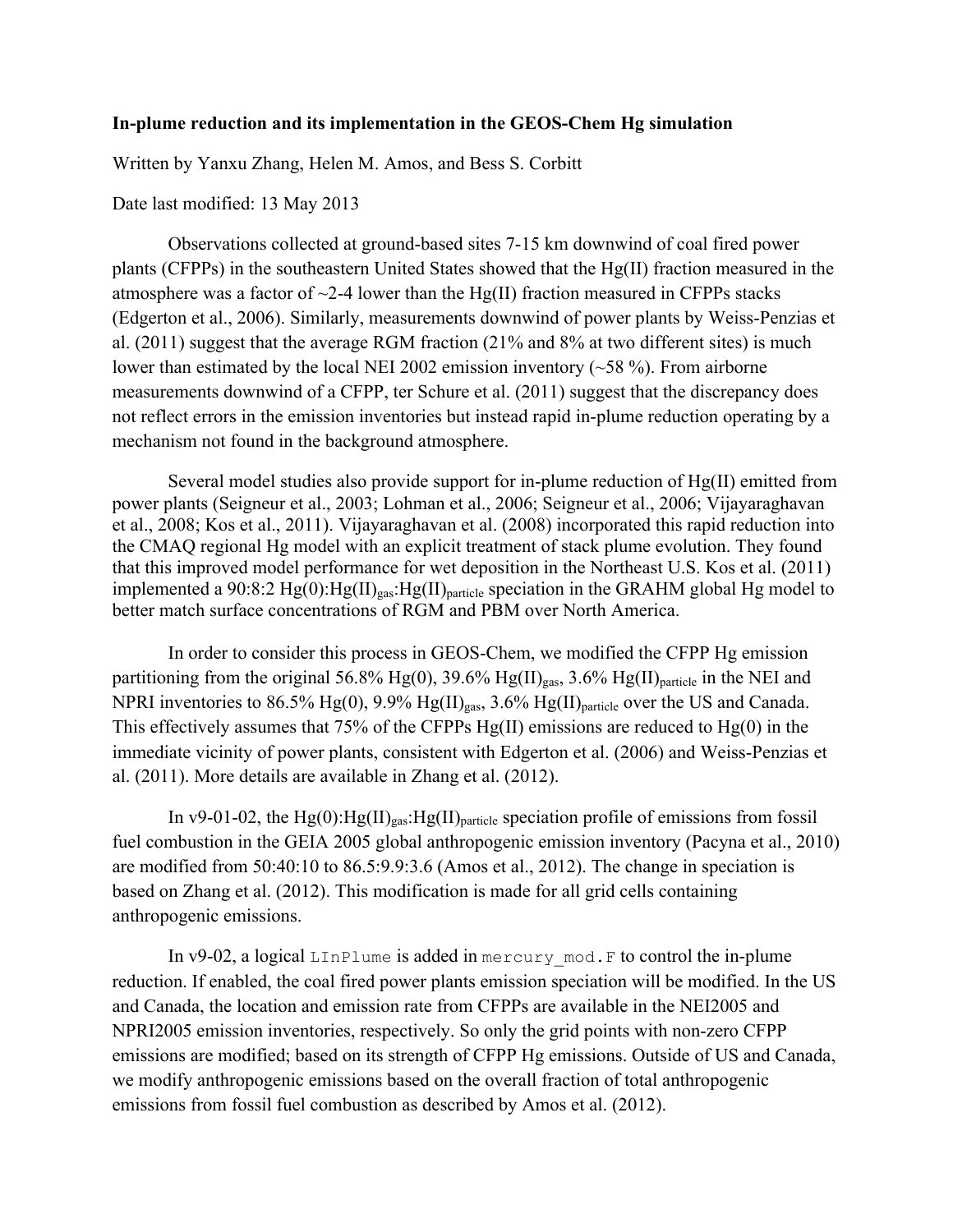This implicit inclusion of Hg(II) in-plume reduction in the model comes with the important caveats that a chemical mechanism has not been identified (Lohman et al., 2006) and that there are significant uncertainties associated with both the speciation of anthropogenic emission inventories (AMAP/UNEP, 2008) and the methods for measuring atmospheric Hg (Gustin and Jaffe, 2010).

Streets et al. (2011) present historical anthropogenic emissions for continental-scale regions at decadal time resolution since the year 1850. For each decade, we separate out the fraction of total anthropogenic emissions from fossil fuels and scale global  $Hg(0)$ ,  $Hg(H)_{gas}$  and  $Hg(II)_{\text{particle}}$  emissions so that fossil fuel emissions follow the 86.5:9.9:3.6 ratio in Amos et al. (2012). Contact Bess Corbitt (sturges@fas.harvard.edu) if you are interested in using the scaled historical anthropogenic emissions before they are implemented in the standard code.

## **References**

AMAP/UNEP: Technical Background Report to the Global Atmospheric Mercury Assessment. Arctic Monitoring and Assessment Programme/UNEP Chemical Branch. 159 pp., 2008.

Amos, H. M., Jacob, D. J., Holmes, C. D., Fisher, J. A., Wang, Q., Yantosca, R. M., Corbitt, E. S., Galarneau, E., Rutter, A. P., Gustin, M. S., Steffen, A., Schauer, J. J., Graydon, J. A., Louis, V. L. St., Talbot, R. W., Edgerton, E. S., Zhang, Y., and Sunderland, E. M.: Gas-particle partitioning of atmospheric Hg(II) and its effect on global mercury deposition, Atmos. Chem. Phys., 12, 591–603, doi:10.5194/acp-12-591-2012, 2012.

Edgerton, E. S., Hartsell, B. E., and Jansen, J. J.: Mercury speciation in coal-fired power plant plumes observed at three surface sites in the southeastern US, Environ. Sci. Technol., 40, 4563– 4570, 2006.

Gustin, M. and Jaffe, D.: Reducing the uncertainty in measurement and understanding of mercury in the atmosphere, Environ. Sci. Technol., 44, 2222–2227, doi:10.1021/es902736k, 2010.

Kos, G., Ryzhkov, A., and Dastoor, A.: Analysis of uncertainties in measurements and mode for oxidized and particle-bound mercury, 10th International Conference on Mercury as a Global Pollutant, Halifax, Nova Scotia, Canada, 2011.

Lohman, K., Seigneur, C., Edgerton, E., and Jansen, J.: Modeling mercury in power plant plumes, Environ. Sci. Technol., 40, 3848–3854, doi:10.1021/es051556v, 2006.

Pacyna, E. G., Pacyna, J. M., Sundseth, K., Munthe, J., Kindbom, K., Wilson, S., Steenhuisen, F., and Maxson, P.: Global emission of mercury to the atmosphere from anthropogenic sources in 2005 and projections to 2020, Atmos. Environ., 44, 2487–2499, 2010.

Seigneur, C., Karamchandani, P., Vijayaraghavan, K., Lohman, K., Shia, R. L., and Levin, L.: On the effect of spatial resolution on atmospheric mercury modeling, Sci. Total Environ., 304, 73–81, doi:10.1016/s0048-9697(02)00558-2, 2003.

Seigneur, C., Vijayaraghavan, K., and Lohman, K.: Atmospheric mercury chemistry: Sensitivity of global model simulations to chemical reactions, J. Geophys. Res., 111, D22306, doi:10.1029/2005jd006780, 2006.